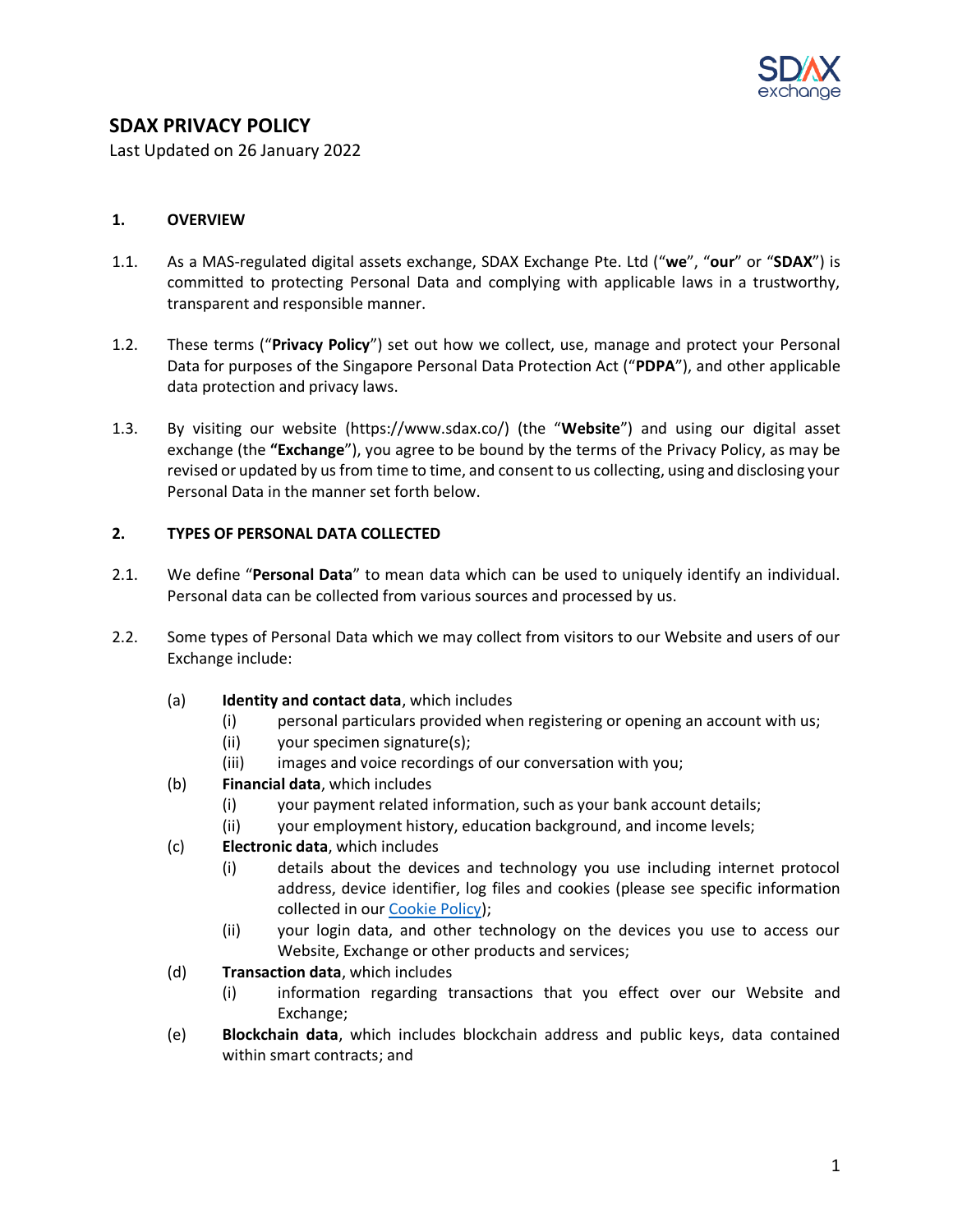

- (f) other Personal Data that you or your representative (such as your employer, financial services provider, legal representative, company where you are an officer, director or significant shareholder) may provide to us from time to time.
- 2.3. Through third parties or public domain, we may also collect the following types of information:
	- (a) Information about you available in news feeds, exchange data feeds and other public data sources (including the public internet);
	- (b) Information provided by relevant regulators, government agencies and non-government credentialing or professional organizations;
	- (c) Information related to your status under economic sanctions, anti-money laundering and similar laws or other information that may impact our ability to engage in business with you or a company at which you are an employee, officer or director or significant shareholder;
	- (d) Information that you, your employer or other representative makes publicly available via your personal or company website or in social media profiles;
	- (e) Information from event organizers for events that you have attended;
	- (f) Information from companies providing professional contact information to their customers/subscribers; and
	- (g) Other Personal Data to the extent permitted by applicable law and reasonably necessary for the performance of our business obligations, compliance with laws applicable to our business or pursuit of our legitimate business interests.

#### **3. HOW WE COLLECT PERSONAL DATA**

- 3.1. Generally, we collect Personal Data in one or more of the following ways:
	- (a) when you submit such data to us, directly or indirectly, which may be through forms or applications made to us;
	- (b) when you interact with us, whether over the internet, telephone, via email, in person or otherwise;
	- (c) when you undertake any transactions using our computer systems, Website, Exchange or any such network;
	- (d) through our affiliates;
	- (e) when you take part in events organised solely or jointly by us and/or any third parties;
	- (f) through third parties or the public domain; and/or
	- (g) through the use of cookies or similar technology when you use our Website or Exchange (in this regard, please see our [Cookie Policy\)](https://www.sdax.co/policy/cookiepolicy/).
- 3.2. In certain circumstances, you provide us with Personal Data of other people (e.g., information of entities you represent, your dependents, spouse, children and/or parents). By submitting such information to us, you represent and warrant to us that they have read and understood this Privacy Policy and that you have obtained the requisite consent of such third party and/or are authorized to provide us with such Personal Data for the relevant purposes contained in this Privacy Policy.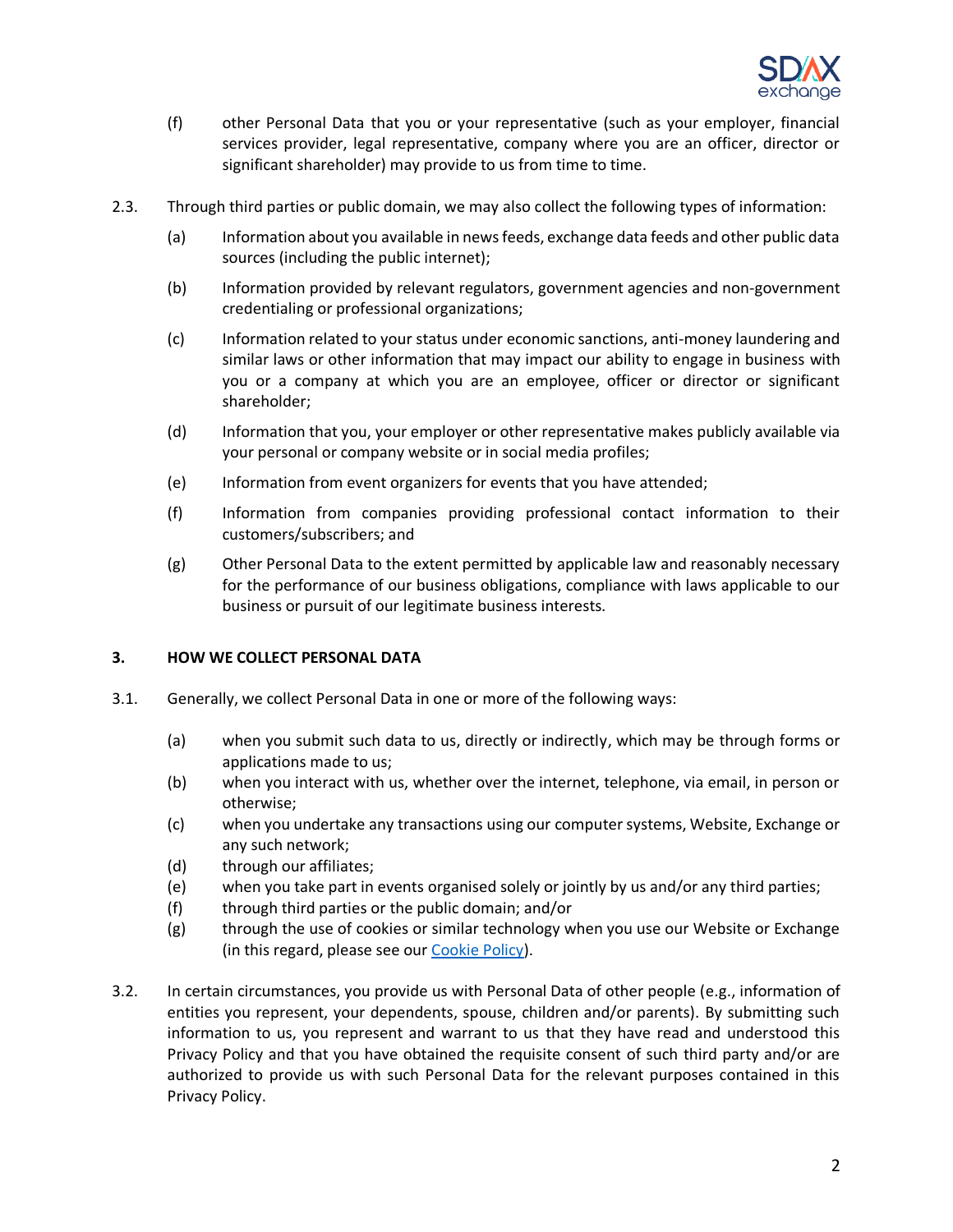

3.3. You are to ensure that all Personal Data submitted to us is complete, accurate, true and correct. Failure on your part to do so or where you decline to provide certain Personal Data we require, may result in our inability to provide you with the relevant services/ support. This is also the case where we require certain Personal Data and you decline to provide this.

# **4. USE OF PERSONAL DATA**

4.1. We generally collect, use and disclose your Personal Data and Personal Data you pass to us for the following purpose(s):

## **(a) For General Support and Account Administration**

- (i) sending you notices, communications, updates, statements of account and invoices;
- (ii) conducting due diligence checks, sanctions screenings and any other processes to meet any regulatory or compliance requirements, including but not limited to anti-money laundering and financial crime laws and government sanctions;
- (iii) verifying your identity before allowing you access to use the functionality of our Exchange;
- (iv) processing applications for products and services, effecting payments, transactions and completing instructions or requests; or
- (v) responding to any of your queries, applications, feedback, complaints or disputes.

# **(b) For Internal Operations**

- (i) administering our Website and Exchange to improve our products and services, support security measures and business operations, and complying with internal policies and procedures;
- (ii) administer and manage our relationship with you;
- (iii) personalise our services to you;
- (iv) publish or use information about you in accordance with our Platform Terms and Conditions;
- (v) assess your suitability for products and services;
- (vi) carrying out research, planning and statistical analysis;
- (vii) facilitate any other purposes reasonably related or ancillary to the above purposes;
- (viii) facilitate any other purposes for which your specific consent was obtained or given; and
- (ix) comply with all applicable laws, regulations, rules, directives, orders, instructions and requests from any local or foreign authorities, including regulatory, governmental, tax and law enforcement authorities or other authorities;
- (x) financial reporting, regulatory reporting, management reporting, risk management, audit and record keeping purposes; or
- (xi) in connection with performance of our duties and obligations when seeking consultancy or professional advice, including legal advice.

## **(c) For Marketing Purposes**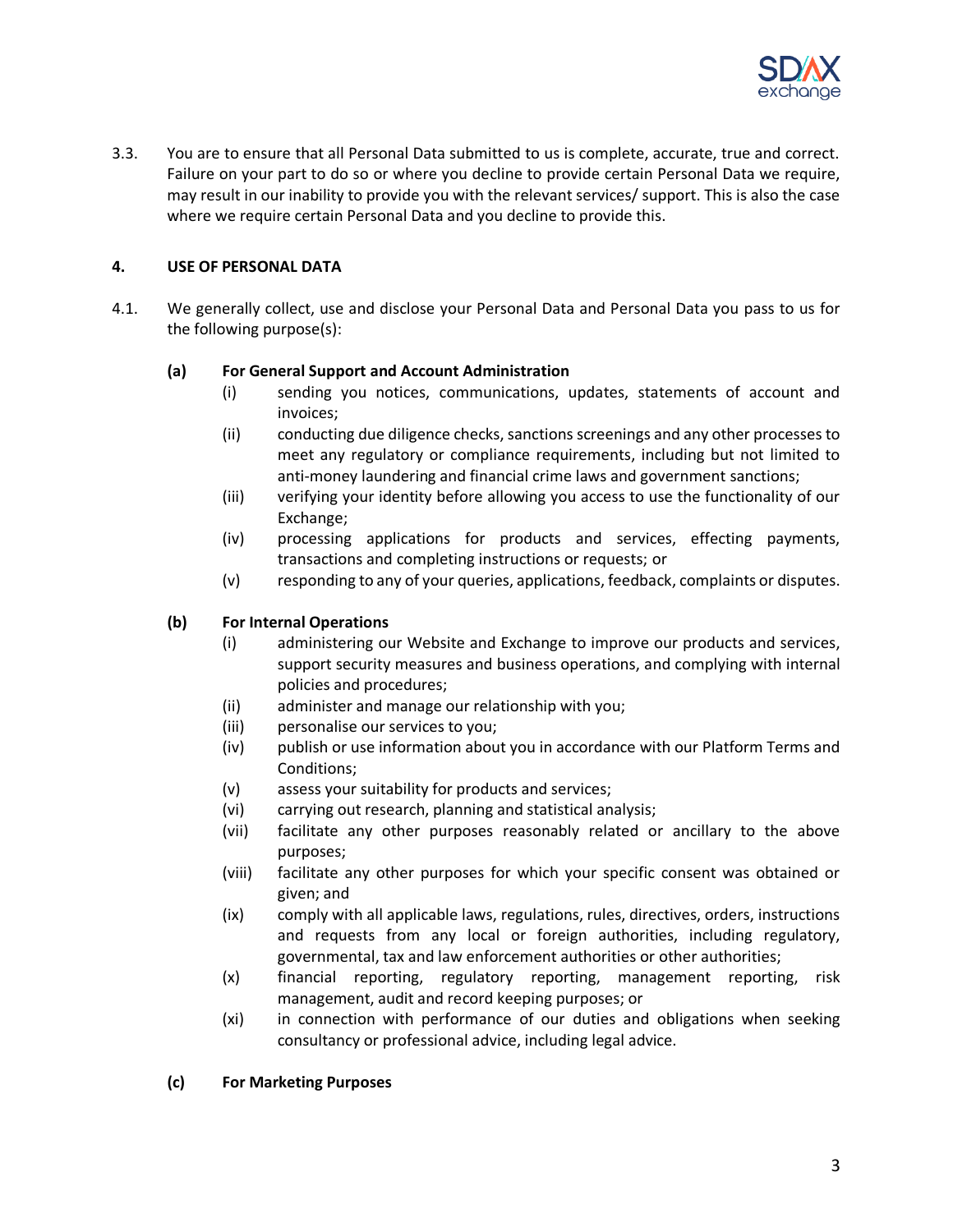

- (i) send you marketing and promotional materials relating to our services (through EDMs, direct mailers, telephone calls, social media, third party sites and other such means);
- (ii) conduct market research and surveys with the aim of improving our products and services; and
- (iii) facilitate other marketing purposes, promotional events, lucky draws and competitions.
- 4.2. With your data, we may also utilize certain software that uses machine intelligence and learning to identify situations that potentially constitute market abuse, insider trading, fraud or violations of our published rules. Such software relies on identifying patterns indicating misconduct based on past activity. The conduct involved may include conduct by a corporate member, trading algorithm or individual action. Alerts are referred for investigation by our surveillance team which determines which actions to take based on our published rules and applicable law. We will not engage decision-making based solely on automated processing, including profiling, which produces legal effects concerning an individual or similarly significantly affects an individual.
- 4.3. For some purposes in connection with the service you have requested, we have a legal or regulatory obligation to process your Personal Data. These purposes include:
	- (a) the prevention, detection, investigation and prosecution of crime in any jurisdiction (including, money laundering, terrorism, fraud and other financial crime);
	- (b) identity verification, government sanctions screening and due diligence checks; and
	- (c) to comply with: local or foreign law, regulations, directives, judgments or court orders, government sanctions or embargoes, reporting requirements under financial transactions legislation, and demands of any authority, regulator, tribunal, enforcement agency, or exchange body.

## **5. DISCLOSURE AND SHARING OF PERSONAL DATA**

- 5.1. We may, from time to time, disclose your Personal Data to any of our affiliates or to third parties, whether located in Singapore or elsewhere, for any of the purposes specified above, including but not limited to the following:
	- (a) our officers, employees, agents or directors;
	- (b) professional advisers (including auditors), third party service providers, agents or independent contractors providing services to support our operations and business;
	- (c) our business alliance partners who may provide their product or service to you (to the extent allowable by applicable law);
	- (d) upon your death or mental incapacity, your legal representative and their legal advisers, and a member of your immediate family for the purpose of allowing him or her to make payment on your account;
	- (e) any person to whom disclosure is allowed or required by local or foreign law, regulation or any other applicable instrument;
	- (f) any court, tribunal, regulator, enforcement agency, exchange body, tax authority, or any other authority (including any authority investigating an offence) or their agents;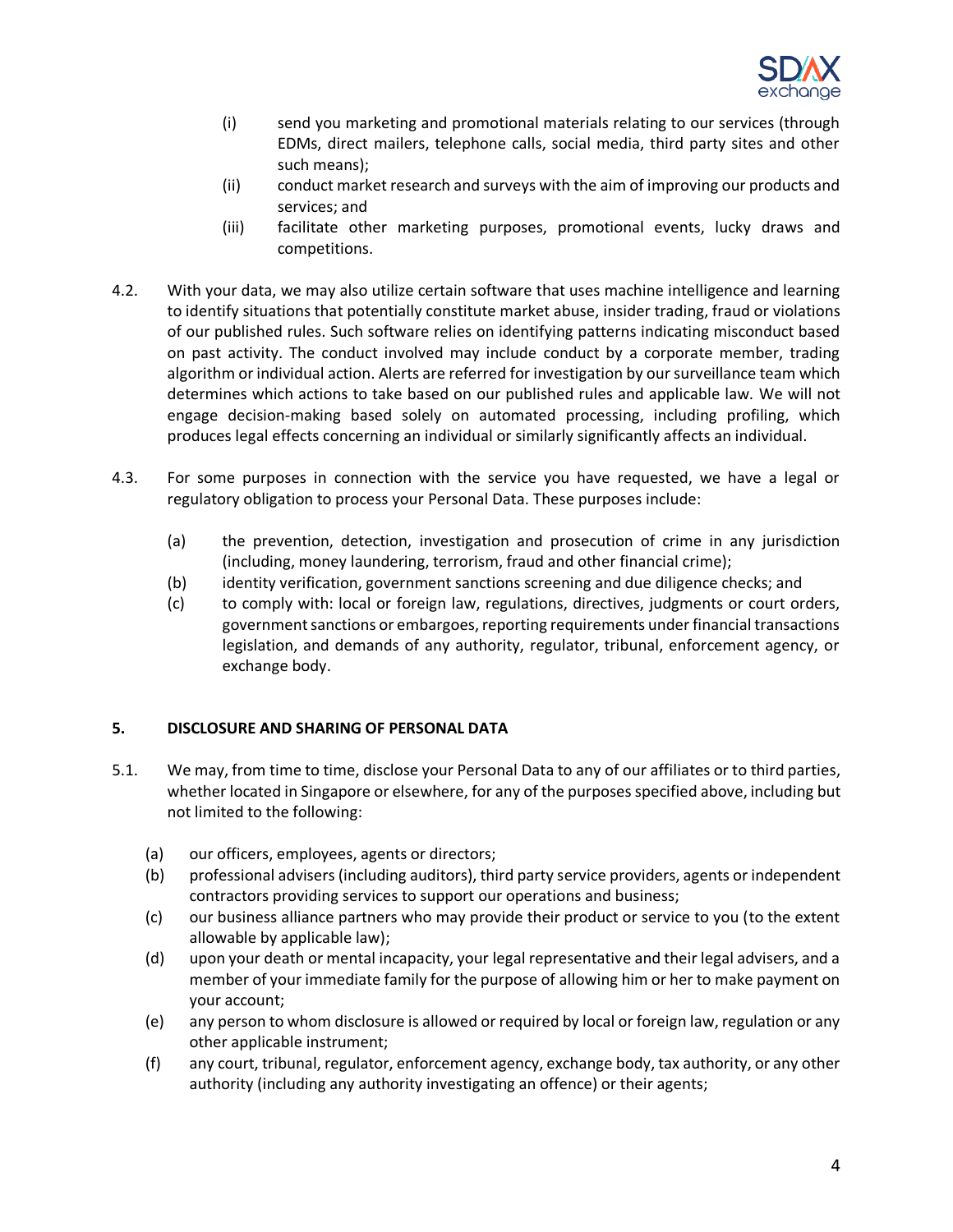

- (g) any debt collection agency, credit bureau or credit reference agency, rating agency correspondents, insurer or insurance broker, direct or indirect provider of credit protection and fraud prevention agencies; and
- (h) any financial institution to conduct credit checks, anti-money laundering related checks, for fraud prevention and detection of crime purposes.
- 5.2. Where we disclose your Personal Data to such parties, we require them to ensure that any Personal Data disclosed to them are kept confidential and secure.
- 5.3. We may transfer your information to a third party in the event of any reorganization, merger, sale, joint venture, assignment, transfer or other disposition of all or any portion of our business, brands, affiliates, subsidiaries or other assets, provided that we require any such third party to maintain the confidentiality of your information and protect it with appropriate technical and organizational security measures.
- 5.4. We may transfer, store, process and/or deal with your personal data outside Singapore. In doing so, we will comply with the PDPA and other applicable data protection and privacy laws, such as the GDPR.

## **6. MONITORING**

6.1. To the extent permitted by law, we may record and monitor your electronic communications with us to ensure compliance with our legal and regulatory obligations and internal policies for the purposes outlined above.

## **7. MARKETING, AUTOMATED DECISIONS AND PROFILING**

- 7.1. We may use your Personal Data to send you marketing and promotional materials relating to our services (through electronic data mailers, direct mailers, telephone calls, social media, third party sites and other such means). We may also conduct market research and surveys with the aim of improving our products and services, or send you communications in relation to promotional events, lucky draws and competitions. To learn more about the technology in our Website and how to disable some of this technology, visit our comprehensive [Cookie Policy.](https://www.sdax.co/policy/cookiepolicy/)
- 7.2. We process your Personal Data for these purposes because it is in the interest of our business to do so with the intention of improving our products and services and generating business. Our officers and employees may from time to time contact you to discuss products and services designed to suit your investment objectives and interests.
- 7.3. We will only send you marketing material when we receive your consent and in line with your preferences on the communications that you have indicated. You may opt-out or retract your consent to receive such communications at any time. If you ask us not to send you marketing material or other promotional or research material you have subscribed to receive, we will need to retain a record that you have asked us not to do so to ensure that you do not receive anything further.
- 7.4. We may use profiling, including behavioural analysis, to assist us to provide you with better services, to make decisions and to prevent money laundering, terrorism, fraud and other financial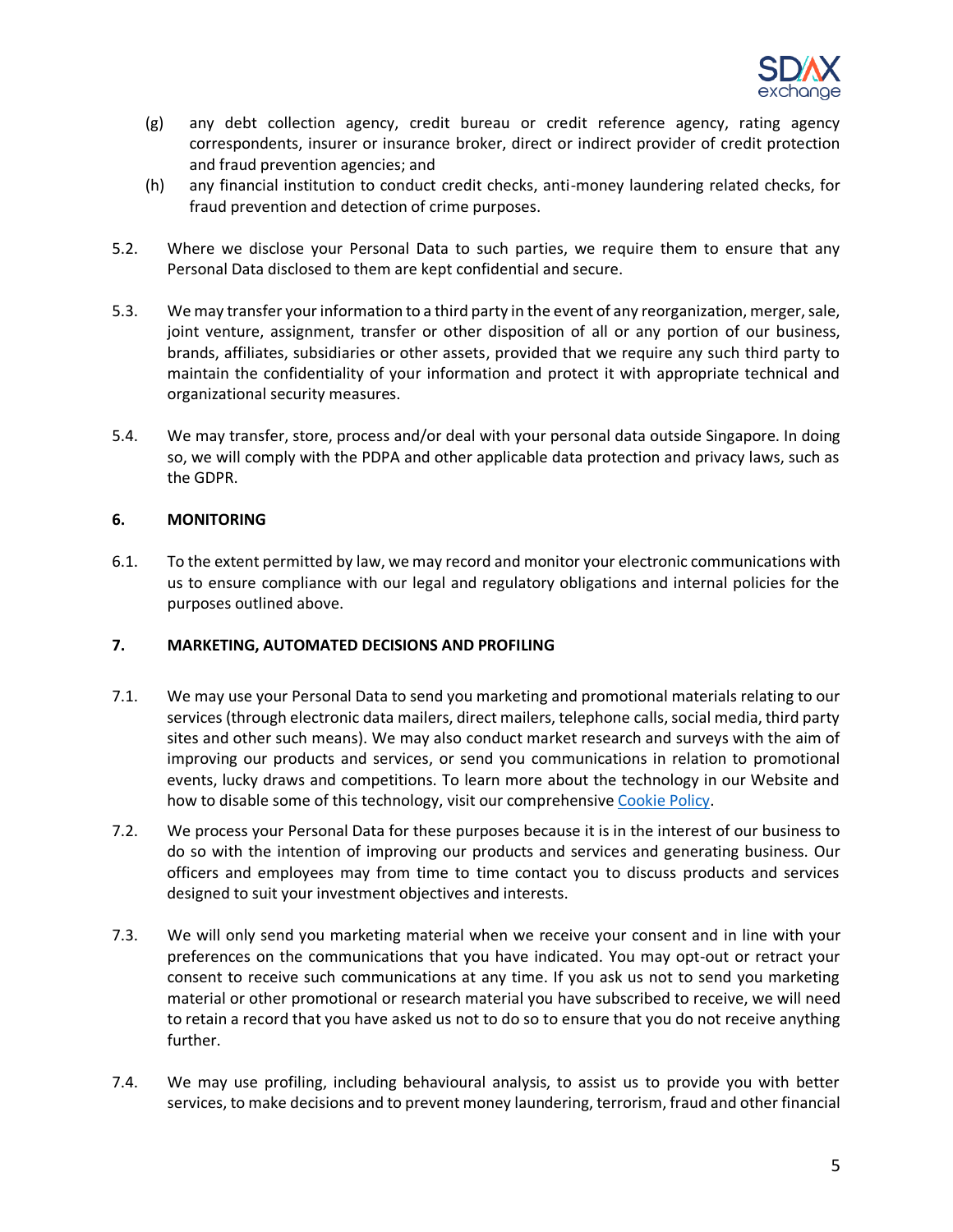

crime. If any profiling will result in an automated decision relating to you, we will let you know and you will have the right to discuss the decisions with us.

#### **8. ACCESS AND CHANGES TO PERSONAL DATA**

- 8.1. You may, at any time, contact us, in the manner specified below, to request changes to or to obtain information about the Personal Data that we have collected from you and how we have used it, as well as to change your specific marketing-related preferences.
- 8.2. Please note that we are not required, under the PDPA, to allow access to and correction of Personal Data in certain situations. The PDPA also allows us, and we reserve the right, to charge a reasonable fee for the handling and processing of any requests to access Personal Data.
- 8.3. We may require up to 3 weeks from the date of notification to duly respond to a request for access or correction of Personal Data and to effect any necessary changes (including, where applicable, conveying such request or notification to any relevant third party that we work with).

## **9. RETENTION OF YOUR PERSONAL DATA**

9.1. We will retain your Personal Data as long as the purpose for which it was collected remains, in line with our legal and regulatory obligations and for business and operational purposes. In the majority of cases, this will be for seven (7) years from the end of your relationship with us.

#### **10. PROTECTION OF YOUR PERSONAL DATA**

- 10.1. We will implement reasonable security arrangements to maintain the confidentiality and to prevent any unauthorised access, collection, use, disclosure, copying, modification, disposal or similar risks to or of any Personal Data in our possession (including, using firewalls and other technology or security procedures to secure our computer network and prevent unauthorized access to the network).
- 10.2. We will take reasonable steps to ensure that any third party who receives Personal Data from us protects such data in a manner consistent with this Privacy Policy and will not use such Personal Data for any purpose(s) other as specified by us, in accordance with the terms of this Privacy Policy. Wherever possible, these obligations will be incorporated into the terms of our written agreements with such third parties.
- 10.3. You should be aware that the internet is not a secure form of communication and sending us any Personal Data over the internet carries with it risks including the risk of access and interference by unauthorised third parties. For the avoidance of doubt, we will not be responsible in any way for the security or management of any Personal Data accessed by unauthorised third parties and Personal Data which you share with any third-party websites including those accessible via links on our website. If you have reason to believe that your interaction with us is no longer secure (e.g., if you feel that the security of any account you might have with us has been compromised), please contact us immediately.

#### **11. UPDATES TO OUR PRIVACY POLICY**